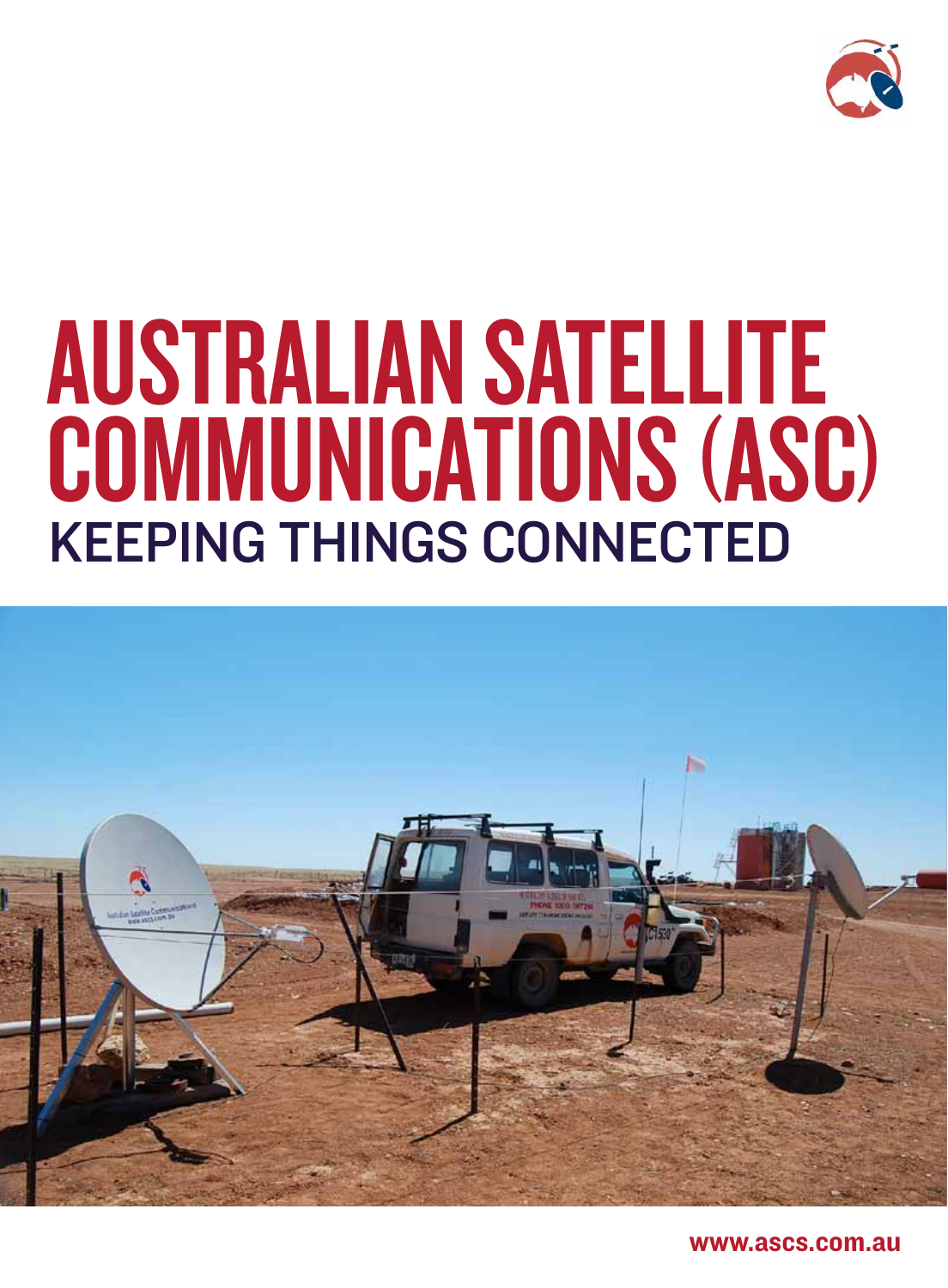*The qualities that have brought ASC such success over the years and how its acquisition by SpeedCast will take the business to the next level* 

## Australian Satellite Communications (ASC)

# KEEPING THINGS CONNECTED

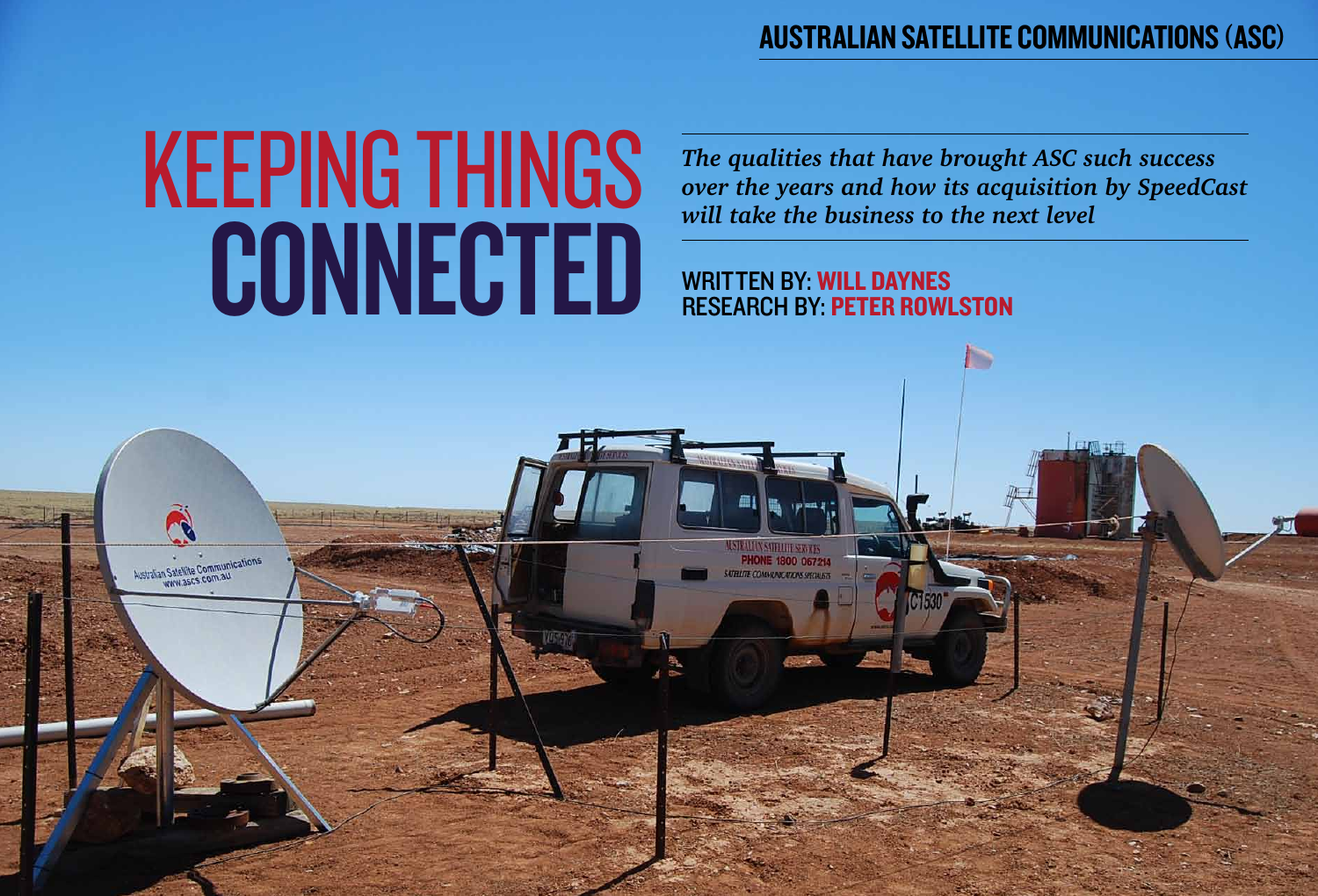ince it was established in 1985, Australian Satellite Communications (ASC) has provided a wide range of satellite communications solutions throughout Australia and surrounding 1985, Australian Satellite Communications (ASC) has provided a wide range of satellite communications solutions regions, building up a reputation along the way as being the leading provider of reliable, turnkey satellite communications solutions, focusing on the mining, oil & gas, construction, education, defence, and maritime, industries.

"Right from the business's inception," explains Paul Krzystoszek, Solutions Director, "the vision that the founder and previous managing director Chris Joseland had for the business was for it to always endeavour to be at the forefront of the sector and first with new technologies, solutions and innovations. Utilising his considerable knowledge of the market and the industry he really helped establish the level of entrepreneurship that the business has retained ever since."

In the years that followed the company led the industry with the development of a number of technologies including being the first to adopt its iDirect broadband IP platform, which essentially marked the dawn of the era that saw the very small aperture terminal (VSAT) being supplied on mass to customers throughout the region.

The success of ASC in the last decade can in significant part be linked to Australia's mineral and resources boom that commenced during 2005. "In many ways," Krzystoszek continues, "our timing in adopting the iDirect technology coincided beautifully with the boom. It was the demand of this sector for such systems



## AUSTRALIAN SATELLITE COMMUNICATIONS (ASC)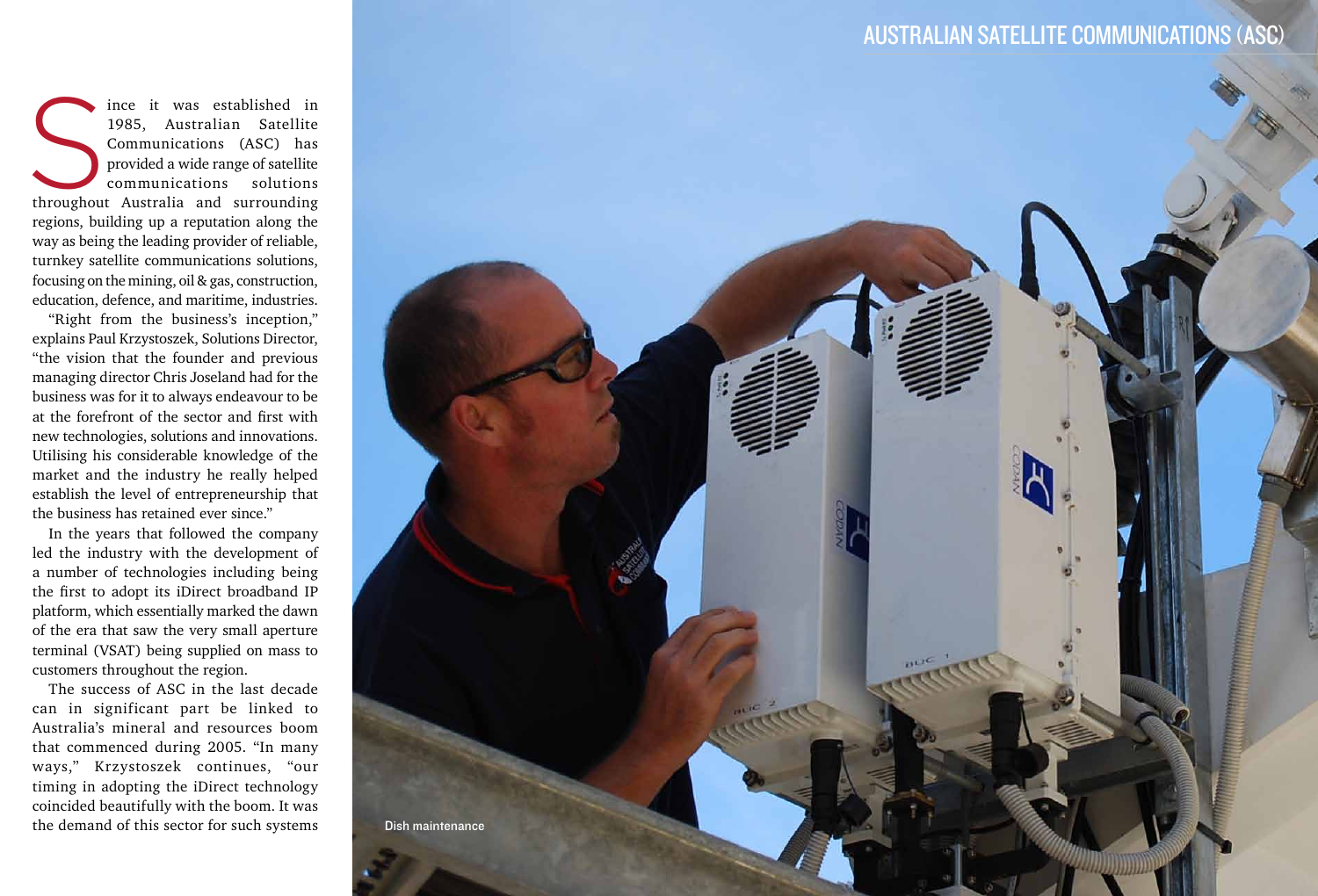"The vision that the founder and PREVIOUS MD CHRIS JOSELAND HAD FOR THE business was for it to always endeavour to be at the forefront of the sector"

that saw us grow several-fold rapidly and that also created what remains to this day a hugely competitive market in Australia."

Given this competitive climate it has never been more important for a business to stand out from amongst the crowd. Fortunately, as Krzystoszek goes on to highlight, this has never been an issue for Australian Satellite Communications. "Today, we use three specific words to describe ourselves: Credible, Flexible and Reliable. These are the key characteristics that have helped make ASC what it is today. In the early years we drew particular attention to

our flexibility and our ability to deliver solutions in timeframes that others simply couldn't achieve, thus setting the standard for delivery times that exists now."

Credible and reliable, meanwhile, are two of the most common terms used by the company's clients to describe their experiences of working with ASC. "It was Chris Joseland's philosophy that every little detail of what the company did would contribute ultimately to the experience of the customer," Krzystoszek states. "He also believed that it was important that the company take an 'under promote and over deliver' approach. This became almost a

motto of the business and helped breed that strong sense of satisfaction from our clients that we constantly strive to retain to this day."

In the early days of the resources boom the industry was a much different place where every customer was essentially after a basic system or product that could connect to the internet. "We have photos of the very first system to leave our facility, which consisted of a dish on a tripod stand, with a cable running from a modem into a single PC: it was that basic," Krzystoszek says. "Today, mine sites are much more sophisticated and a much more educated market means that the focus is now on delivering value added services. These include things like wireless distribution, VoIP, link optimisation such as acceleration, web filtering and firewalling and many other associated value add services."

With the needs of its clients evolving in such a rapid fashion it is all the more necessary for ASC to embrace innovation. It is for this very reason that the company pays particular attention to Product and Solutions Development divisions specifically tasked with investigating new technologies and developments within the industry. This division has a very simple mission and that is to help ASC get more out of the tools and solutions it has.





### Dish installation

## Australian Satellite Communications (ASC)

1985

The year that ASC was established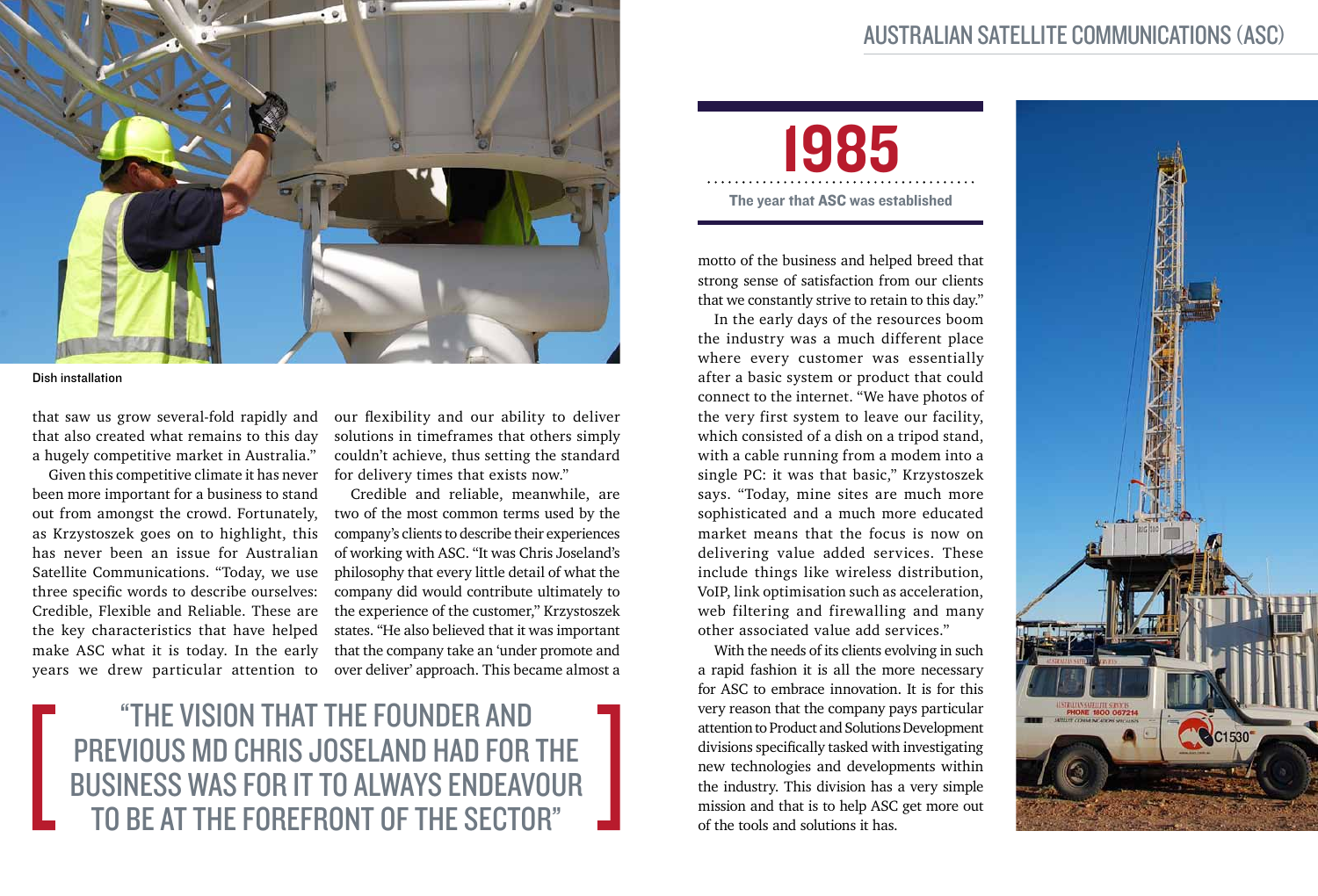## "In joining the SpeedCast Group, ASC WILL BE ABLE TO OFFER ITS CUSTOMERS a wider portfolio of products and services and better serve thier needs"



"When it comes to the resources sector," Krzystoszek says, "we know for a fact that there are a great number of projects out there that are looking specifically at how to achieve greater automation of their operations. This drive towards automation is resulting in greater bandwidth requirements at the mine sites themselves as more data throughput will be required to control various equipment and processes.

> services and better serve its global customers' needs beyond Australia. Meanwhile, SpeedCast will leverage ASC's outstanding team to deliver continuity of experience for existing ASC customers, while augmenting SpeedCast's own team.

on par with known global brands worldwide." The established immediate plan for ASC is to ensure that it remains a well organised and structured organisation, even as its integration with SpeedCast continues at pace. "We are pushing forward with remaining at the forefront of the industry in the ever changing and highly competitive industry. We have a strategy and plan in place to remain sector leaders, competitive and as always, profitable." **B** 

"The biggest plus for us by joining by SpeedCast is clearly the fact that they are a global player," Krzystoszek enthuses. "SpeedCast has the infrastructure already in place and that means that today we can provide services on a global scale and gain access to a vast variety of solutions that we didn't previously have. The net result for ASC is that we can now become a more aggressive player on the world stage and one that will be

This therefore is a real area of growth that we expect to take off as more automation in mines becomes a reality."

In December 2012, an announcement was made declaring that SpeedCast Ltd, a Hong Kong-based global network and satellite communications service provider, had completed a buyout of ASC. In joining the SpeedCast Group, ASC will be able to offer its customers a wider portfolio of products and

Remote site communication

Remote site trailer



## Australian Satellite Communications (ASC)

For more information about Australian Satellite Communications (ASC) visit: www.ascs.com.au